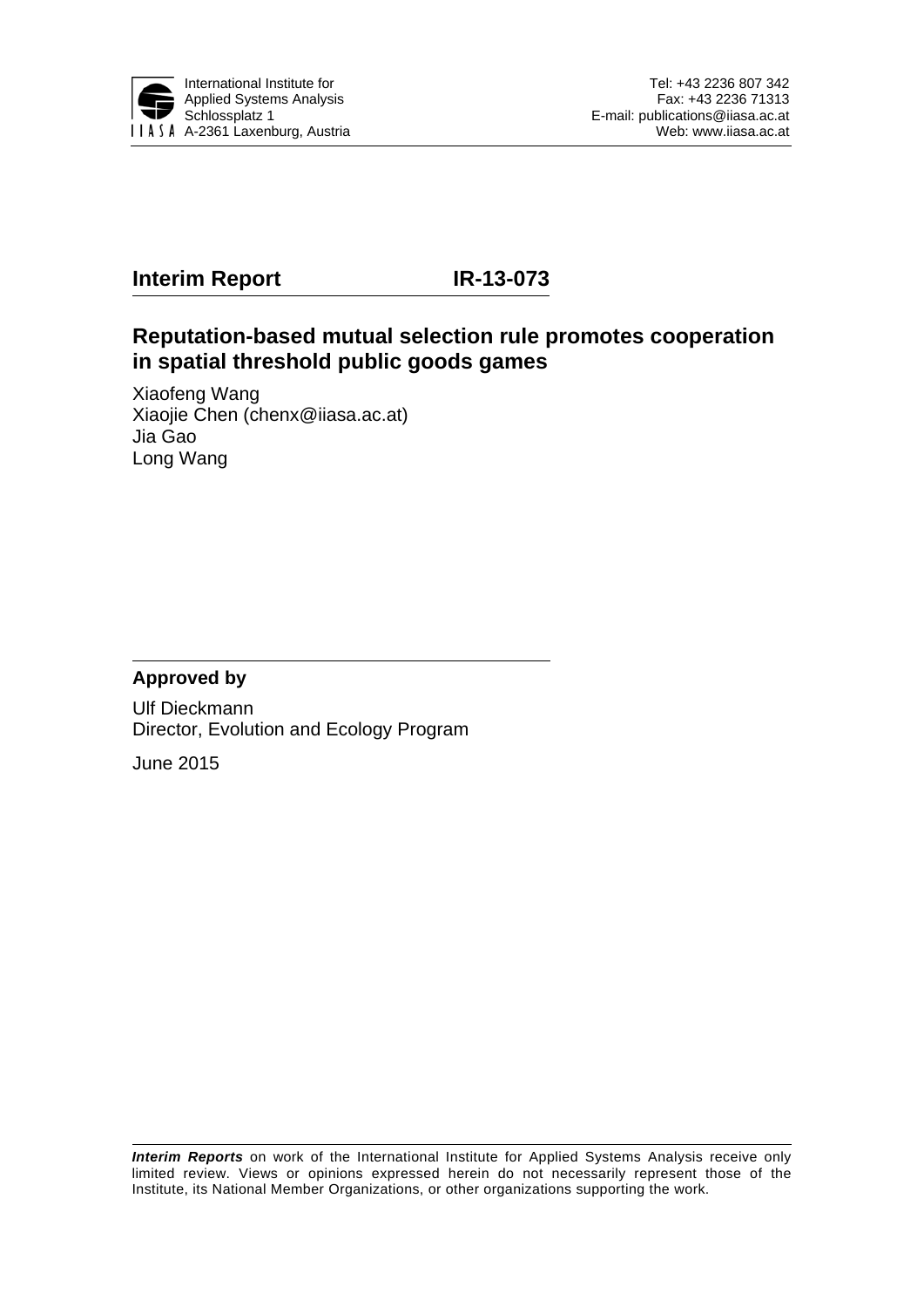# Reputation-based mutual selection rule promotes cooperation in spatial threshold public goods games

Xiaofeng Wang<sup>a</sup>, Xiaojie Chen<sup>b</sup>, Jia Gao<sup>a</sup>, Long Wang<sup>c</sup>

<sup>a</sup>Center for Complex Systems, School of Mechano-electronic Engineering, Xidian University, Xi'an Shaanxi 710071, China

 ${}^b$ Evolution and Ecology Program, International Institute for Applied Systems Analysis (IIASA), Schlossplatz 1, A-2361 Laxenburg, Austria<br>
<sup>c</sup>Center for Systems and Control, State Key Laboratory for Turbulence and Complex

Systems, College of Engineering, Peking University, Beijing 100871, China

#### **Abstract**

Most previous studies involving public goods games are investigated under a simplifying assumption that participation is either compulsive or unidirectional optional in collective interactions. Nevertheless, how the mutual selection rule, a more realistic participation mode, affects the evolution of cooperation in structured populations is still unclear. Here we introduce a reputation-based mutual selection rule for constituting participant groups into spatial threshold public goods games, where the public goods game can be conducted only if the participant number is not less than the threshold parameter. Interestingly, we find that moderate tolerance range results in the best environment for cooperators' viability. Also, we show that lower member threshold is favorable for the evolution of cooperation, and correspondingly provide some typical snapshots for defectors, "active" cooperators (cooperators on which the public goods games are successfully conducted), and "inactive" cooperators. Moreover, we investigate the effects of memory factor in individuals' reputation updating on the evolution of cooperation. Our work may provide an appropriate and alternative perspective in understanding the widespread cooperative behaviors in some realistic situations.

#### Keywords:

Evolutionary Game theory, Cooperation, Reputation, Public Goods Game

Preprint submitted to Chaos, Solitons and Fractals July 29, 2013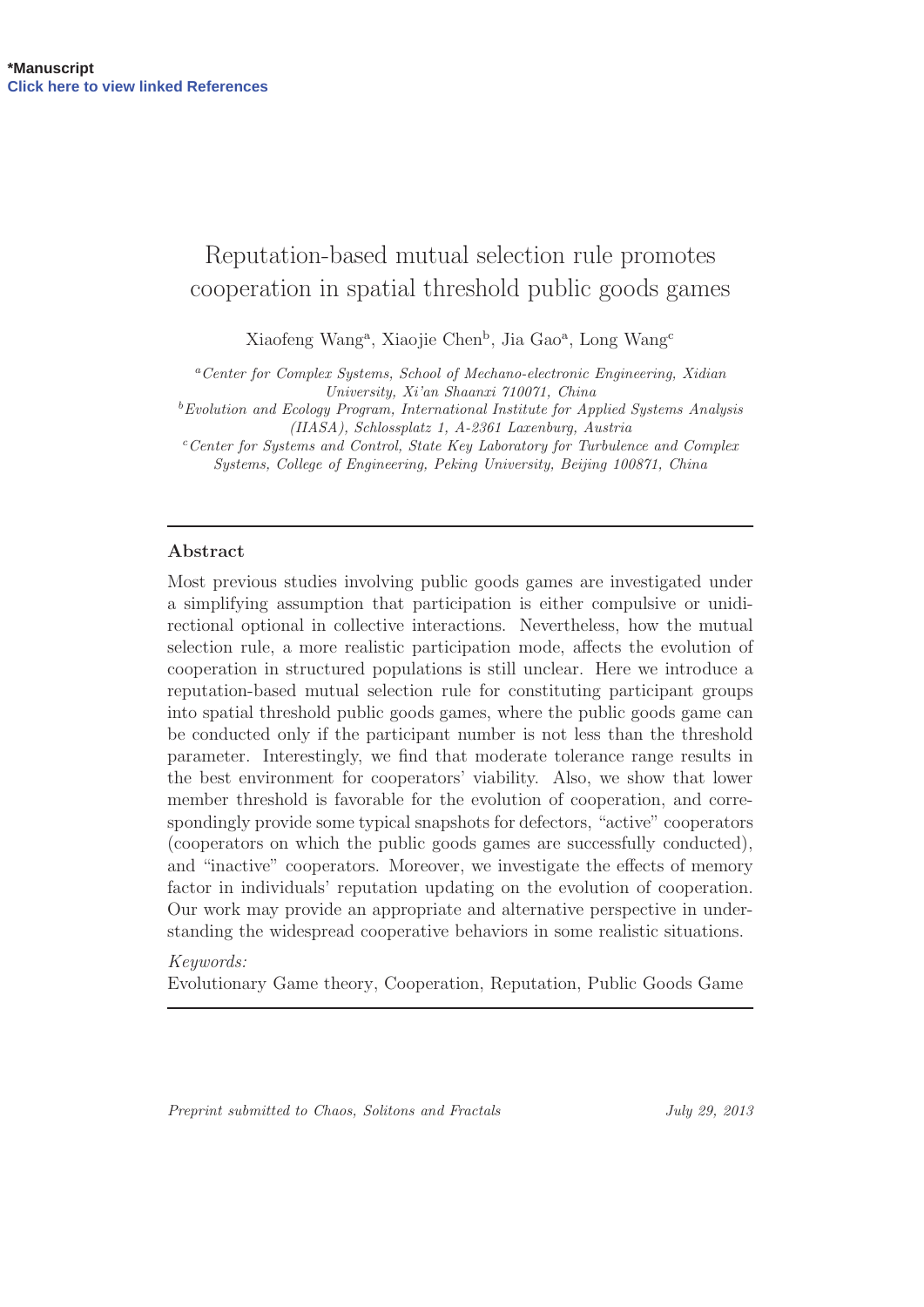#### **1. Introduction**

Cooperation behavior is crucial and ubiquitous, not only in human society but also in nature. How cooperators can survive and persist in a population of selfish individuals is an evolutionary puzzle in biology, economy and social science [1]. To address this problem, evolutionary game theory has provided a powerful framework [2]. While the prisoner's dilemma game (PDG) has become a paradigm for studying the evolution of cooperation among individuals through pairwise interactions [1, 3, 4, 5, 6, 7, 8, 9]. As a natural extension, the N-person PDG, namely, the public goods game (PGG) for collective interactions also attracts much attention [10, 11, 12, 13, 14, 15, 16, 17, 18, 19, 20]. In a typical PGG, each player in a group of N individuals is entitled to adopt either cooperation  $(C)$  or defection  $(D)$ . A cooperator donates an investment  $c$  ( $c > 0$ ) into the common pool, whereas a defector contributes nothing. The sum is multiplied by an enhancement factor  $r (1 < r < N)$  and then distributed equally among group members. Obviously, if all members have cooperated, the payoff of the group is maximized. But defection is always a better choice than cooperation for a given individual in any group. The social dilemma results as the interests of individuals do not coincide with the interests of the group, which threatens to evolve to the "Tragedy of the Commons" [21].

To escape hatch out of the evolutionary stalemate, several mechanisms have been proposed, such as costly punishment [22, 23, 24, 25, 26], voluntary participation  $[27, 10, 11]$  and social diversity  $[12, 28, 29]$ . In ref.  $[22]$ , the authors investigated the influence of altruistic punishment on the evolution of cooperation in the absence of repeated interactions by empirical experiments. They found that costly punishment is in favor of increasing the average investment of the groups. It should be noted that individuals should have some way of discriminating defectors in this work. Different from this assumption, voluntary participation was introduced in refs. [27, 10] by adding the third strategy 'loner' besides cooperation and defection. This simple mechanism can effectively prevent defectors from exploiting cooperators, and leads to rock-scissors-paper type cyclic dominance of the three strategies. In ref. [12], the authors have studied the PGGs on square lattice and scale-free networks, respectively. It is found that not only the diversity associated with the number and the size of PGGs, but also the diversity of individual contribution to each group can promote cooperation. All these research results provide us with novel point of view to understand the large-scale cooperation in nature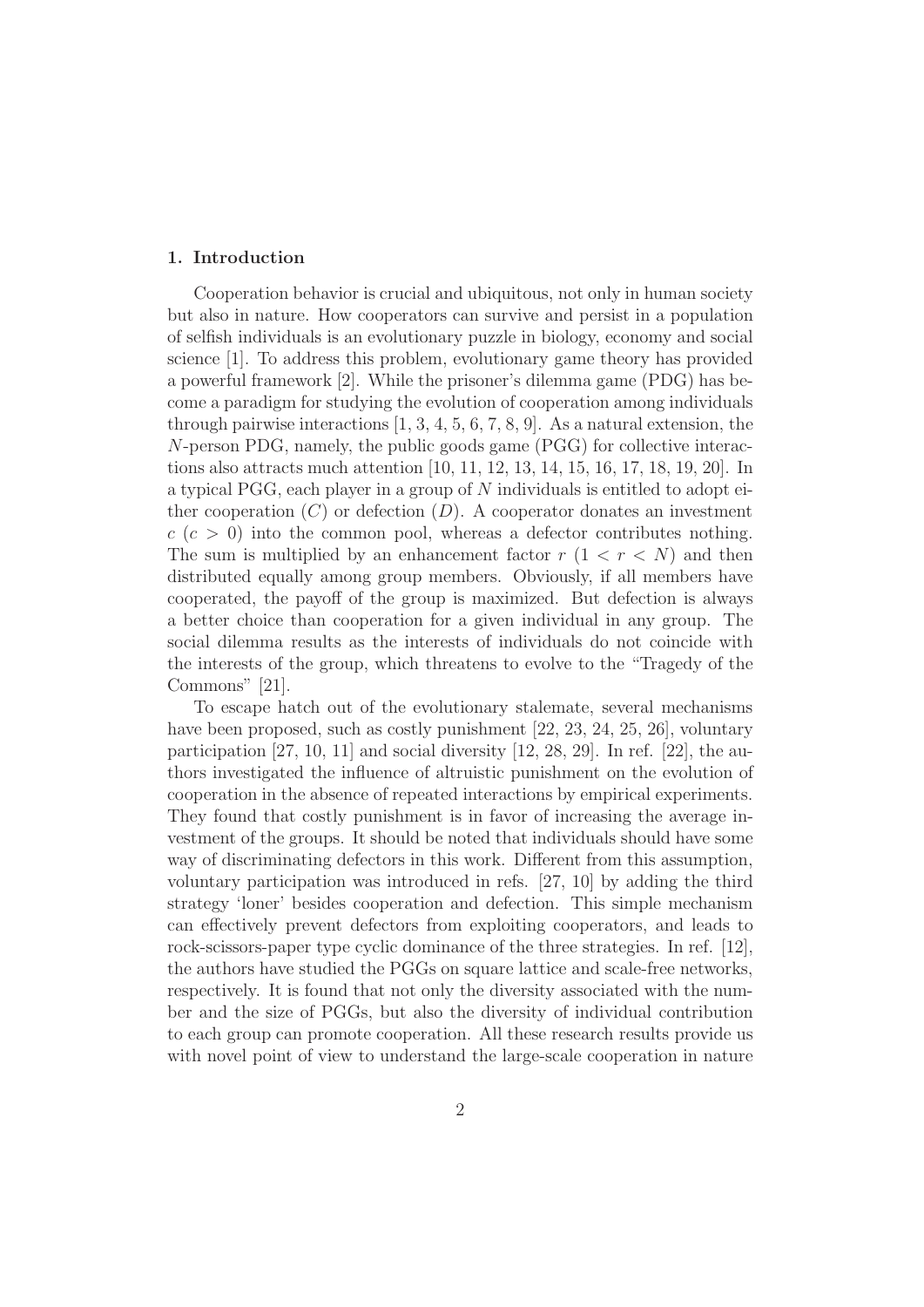and human society.

In previous studies on PGGs, players either are enforced to participate in all the PGGs that centered on his neighbors and himself [23, 12, 28, 15], or play PGGs optionally [27, 10, 24, 11], or are selected as group members unidirectionally by the focal individuals [30]. However, groups are not always constituted in the ways described above. Maybe a more general situation is that both the focal players and their neighbors have the privilege to choose each other as their group members [31], similar to the mutual selection rule in real life. Due to the mutual selection rule, we observe that people with similar phenotype [32, 33, 34, 35], e.g., status and characters, are more likely to interact with each other in human society. Herein, as an important partner selection criterion, reputation can also be taken as a phenotypic feature to discriminate individuals [36]. Indeed, in human society people with similar reputation tend to form partner relationship to make interactions. They not only interact with others with higher reputation, but also interact with others with lower reputation. However, individuals generally have a certain tolerance range, and do not tend to interact with the ones whose reputation is beyond the tolerance range. To our knowledge, such bidirectional selection mechanism is merely studied in the PDG under pairwise interactions [7]. Nevertheless, how such mutual selection regime affects the evolution of cooperation is still unclear in PGG under collective interactions. Furthermore, to accomplish a certain task in PGGs, perhaps the number of community members should not be less than some fixed value. In reality, if the task is too heavy to be completed for members in a group (Namely, there are not enough members to bear the task.), these players will naturally give up the chance of playing the game to avoid the certain loss. The examples of such cases are hunting behavior of predators, building construction and public transportation. Thus it is reasonable that there exists some member threshold in PGGs [37]. In view of the above situations, presently we consider individual tolerance range and reputation to construct a mutual selection mechanism into spatial threshold PGGs. Interestingly, we find that moderate tolerance range results in the best environment for cooperators' viability. Besides, we show that smaller member threshold is favorable for the evolution of cooperation.

The rest of the paper is organized as follows. First, we describe the spatial threshold PGG and the protocol for mutual selection mechanism. Then we present the results, whereas lastly we give some discussion and draw our conclusion.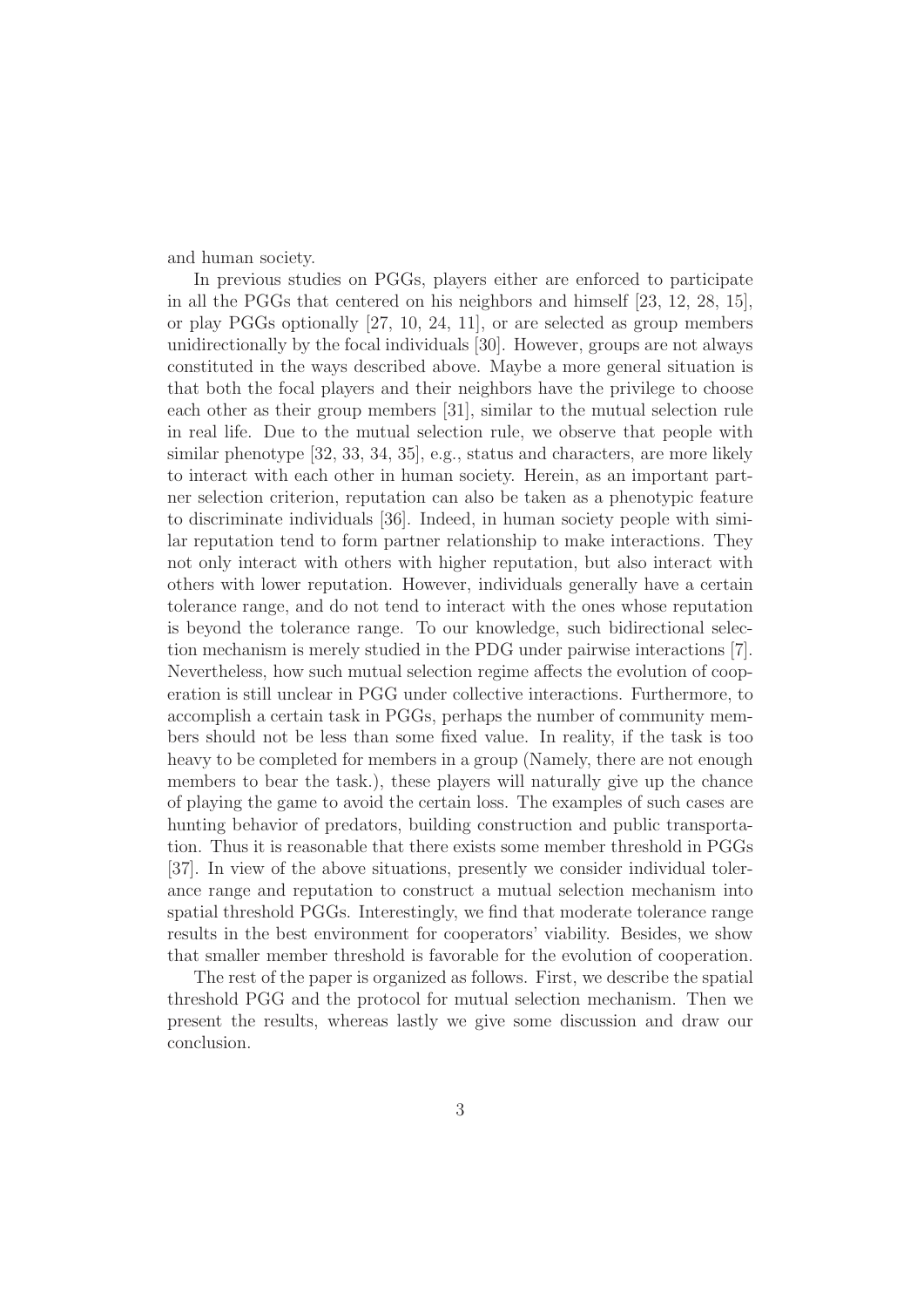#### **2. Model**

Now let us briefly introduce our model. At the start of evolution, each player, who occupies one site of the square lattice with periodic boundary conditions, adopts one of the two pure strategies: cooperation  $(C)$  and defection  $(D)$ , with equal probability. In each generation, each player i tends to pick out his neighbor  $j$  in its Moore neighborhood if both of them are in the tolerance range of each other's reputation, that is,  $|R_i - R_j| \leq k$ , where  $R_i(R_i)$  is the reputation score of player i (j), and h is the tolerance range of players i and j. If the number  $(m_i)$  of group members participating in PGG that centered on player i is not less than the member threshold  $T$ , namely,  $m_i \geq T$ , the PGG can be conducted successfully. Otherwise, the PGG breaks down. For simplicity, we assume that each player has the same tolerance range and each group has identical member threshold in this paper.

According to the rule described above, player i engages in threshold PGGs , and the payoff  $P_{ij}$  associated with group centered on its neighbor j and itself is given by

$$
P_{ij} = \begin{cases} 0, & \text{if } m_j < T \\ \frac{rm_{cj}}{m_j} - S_i, & \text{if } m_j \ge T \end{cases} \tag{1}
$$

where r indicates the enhancement factor,  $S_i$  denotes the strategy of individual i  $(S_i = 1$  for  $C; S_i = 0$  for D), and  $m_{ci}$  is the number of cooperators among participants in group j. Here the cost is normalized to unity. The total payoff individual  $i$  thereby acquires is the sum of the payoffs received in all the groups:  $P_i = \sum_j P_{ij}$ .

After playing the game, each player updates its reputation score. An individual's reputation score is assessed as a weighted average of its previous score of reputation and its immediately preceding experience with its interaction neighbors. Thus the reputation score of player  $i$  at time step  $t$  is

$$
R_i(t) = \alpha \frac{S_i(t)N_i(t)}{k_i + 1} + (1 - \alpha)R_i(t - 1),
$$
\n(2)

where  $0 < \alpha < 1$  is a weighting factor,  $(k_i + 1)$  denotes the maximal possible number of PGGs player i participates  $(k_i + 1 = 9$  in present model), and  $N_i(t)$  is the actual number of PGGs player i participates at time t.  $S_i(t)N_i(t)$  represents the frequency of player i's altruistic behaviors, while  $\frac{S_i(t)N_i(t)}{k_i+1}$  normalizes the number of times of player *i*'s altruistic behaviors.  $R_i(t-1)$  denotes the reputation score of player i at time  $t-1$ .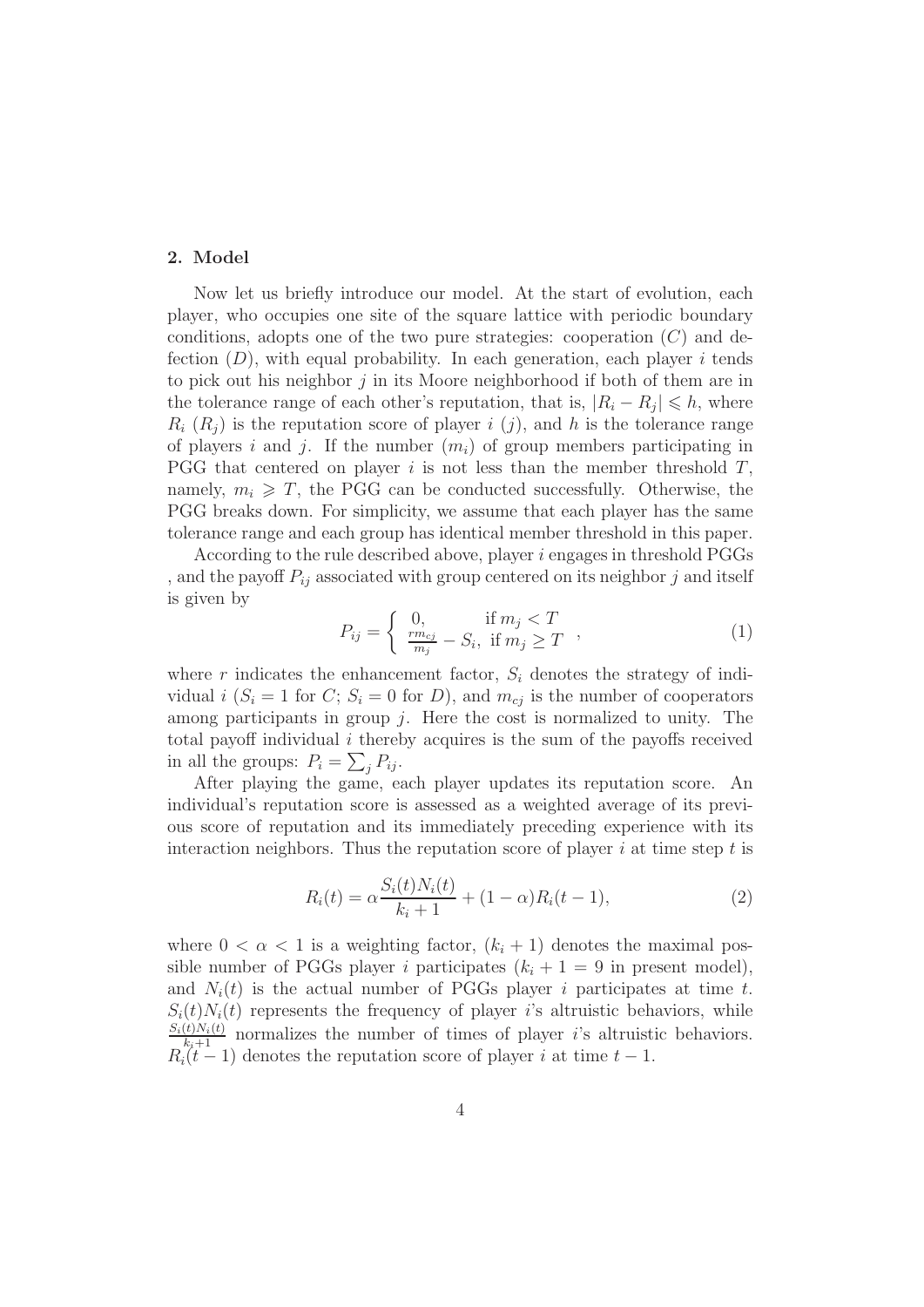Afterwards, players will adjust their strategies according to the following updating rule: player  $i$  randomly selects one of his neighbors,  $j$ , and  $i$  adopts  $j$ 's strategy with a probability [38]:

$$
T(S_j \to S_i) = \frac{1}{1 + \exp[(P_i - P_j)/\kappa]},\tag{3}
$$

where  $\kappa$  characterizes the amplitude of noise. For  $\kappa = 0$ , i will adopt j's strategy deterministically when  $P_i \leq P_j$ . For  $\kappa > 0$ , there exists a certain possibility that strategies performing worse will be adopted. In most cases, selfish and rational individuals prefer the strategies of more successful neighbors. In present work, we simply fix  $\kappa = 0.1$ .

#### **3. Results**

Simulations are carried out for a population of size  $N = 30 \times 30$  on a square lattice with periodic boundary conditions. It should be noted that the main results remain unchanged for different population sizes. Initially, the two strategies of C and D are randomly distributed among the players of the population with equal probability. For convenience of simulation tractability, each player's reputation is uniformly distributed within the interval [0, 1] at the start of evolution. When the system reaches equilibrium, the fraction of cooperators  $\rho_c$  in the whole population is calculated as a key quantity for measuring the evolution of cooperation. In all the simulations, the fraction of cooperators  $\rho_c$  is obtained by averaging over the last  $2 \times 10^3$  Monte Carlo time steps of the total  $2 \times 10^4$ . Synchronous update rule based on pairwise comparison for a fixed noise level (i.e.,  $\kappa = 0.1$ ) is adopted for strategy evolution. In what follows, we investigate how the tolerance range  $h$  affects the evolution of cooperation. Moreover, the effects of member threshold T and memory factor  $\alpha$  are also studied.

Figure 1 shows how cooperation evolves depending on the enhancement factor r (a) and reputation tolerance h (b), respectively. In fig. 1 (a), it is clearly shown that the cooperation level  $\rho_c$  monotonously increases with the enhancement factor  $r$  for each value of  $h$  [16]. Interestingly, compared with other cases, the one with  $h = 0.4$  leads to the optimal cooperation level [see fig. 1 (a)]. It indicates that there may exist some intermediate values of  $h$ , resulting in the most idealistic scenario for cooperators. To further investigate the influence of  $h$  upon the cooperation level, we study the cooperator density  $\rho_c$  versus tolerance range h for various r [see fig. 1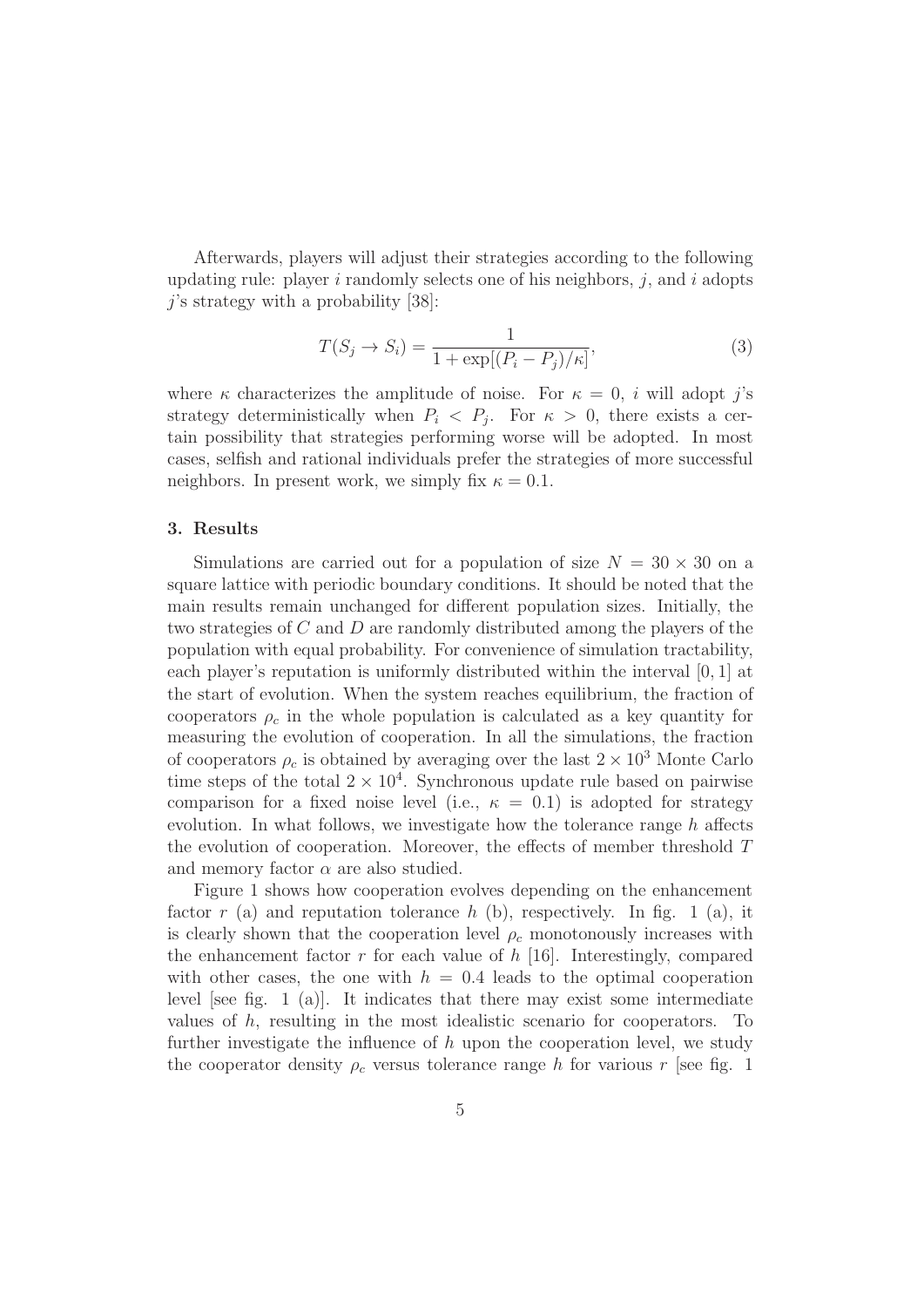

Figure 1: (Color online) Evolution of cooperation. (a) Fraction of cooperators  $\rho_C$  as a function of r for different values of h. (b) Fraction of cooperators  $\rho_C$  as a function of h for different values of r. Here  $\alpha$  is set to 0.5 and T is set to 6. Each data point results from  $9 \times 10^2$  independent initial realizations.

(b). It can be observed that there exist moderate values of  $h$ , leading to a plateau of high cooperation level for large values of  $r$ . With decreasing  $r$ , the length of plateau diminishes. While the value of  $r$  decreases to 3, the plateau vanishes. However, it can still be observed that a modest value of h induces an optimal cooperation level. Finally when  $r = 2.5$ , the cooperation level approaches to zero irrespective of  $h$  [see fig. 1 (b)].

To understand the evolution of cooperation under such reputation-based mutual selection mechanism more intuitively, we report the variation of fraction of cooperators  $\rho_C$ , the average number of participators with strategy j in PGGs centered on participators with strategy i  $N_{ij}$  (i.e.,  $N_{CC}$ ,  $N_{CD}$ ,  $N_{DC}$ and  $N_{DD}$ ) and the average frequency of participators with strategy i participating in PGGs  $M_i$  (i.e.,  $M_C$  and  $M_D$ ) with respect to period in fig. 2. For small h (e.g.,  $h = 0.2$ ), the interactions between cooperators via participating in PGGs are limited due to the different reputations of cooperators [see fig. 2 (c)]. This in turn leads to the decline of cooperators' reputations. As a result, cooperators can not effectively filter defectors via the mutual selection mechanism, as the reputations of cooperators and defectors are not heterogeneous enough compared with the tolerance range  $h$  [see fig. 2 (b)]. Whereas for defectors, owing to low reputation, they are more likely to recruit enough members to participate in their PGGs [see fig. 2 (c)], though most of their group members are defectors [see fig. 2 (b)]. As a result, cooperators can not help each other, and are wiped out by defectors eventually [see fig. 2 (a)].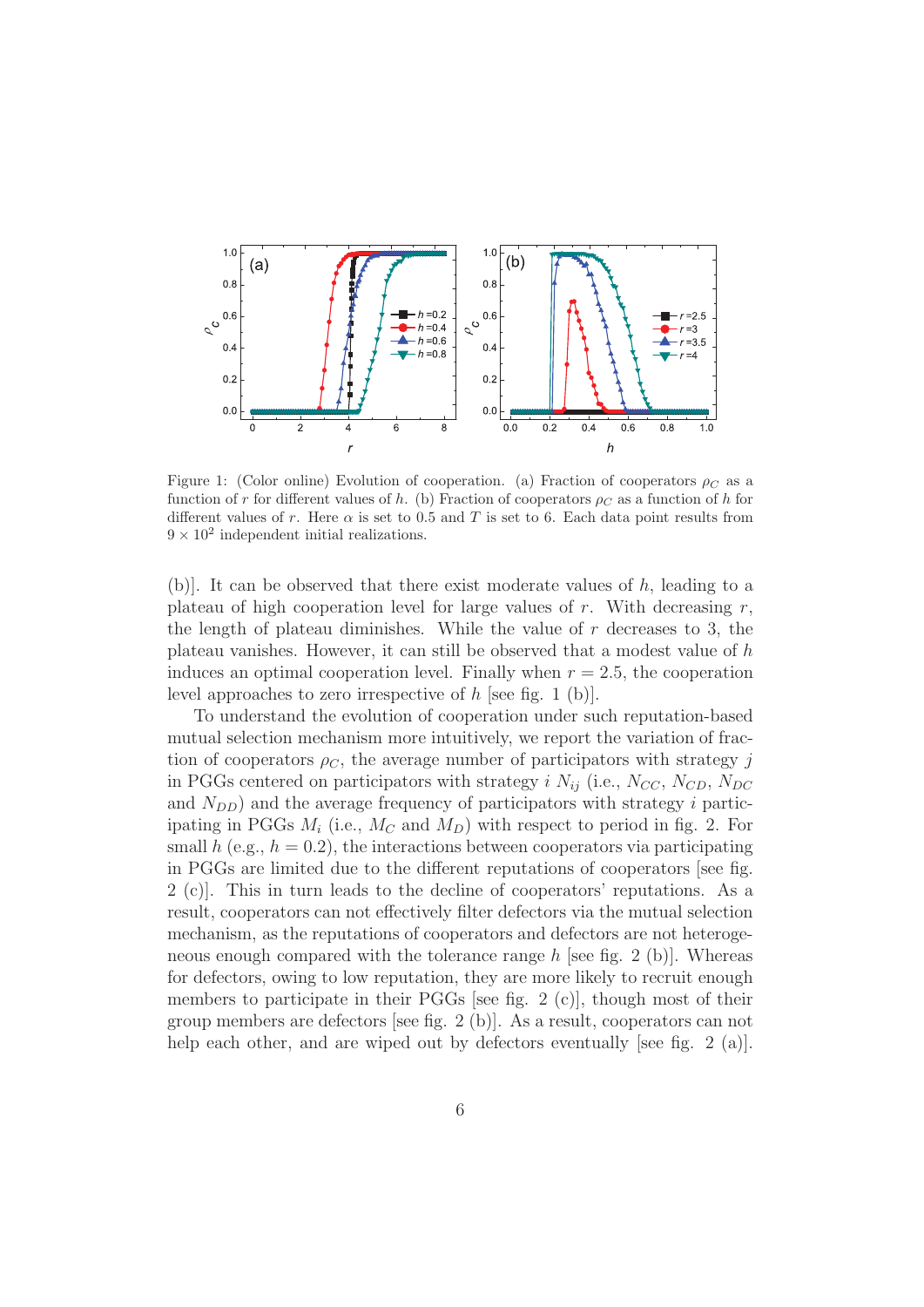

Figure 2: (Color online) Time evolution of the fraction of cooperators  $\rho_C$ , the average number of participators with strategy  $j$  in PGGs centered on participators with strategy  $i$  $N_{ij}$  (N<sub>CC</sub>, N<sub>CD</sub>, N<sub>DC</sub> and N<sub>DD</sub>) and the average frequency of participators with strategy i participating in PGGs  $M_i$  ( $M_C$  and  $M_D$ ):  $h = 0.2$  [(a), (b) and (c)] and  $h = 0.4$  [(d), (e) and (f). Other parameter values are  $r = 4$ ,  $\alpha = 0.5$ , and  $T = 6$ , respectively. The data shown here are obtained in one realization.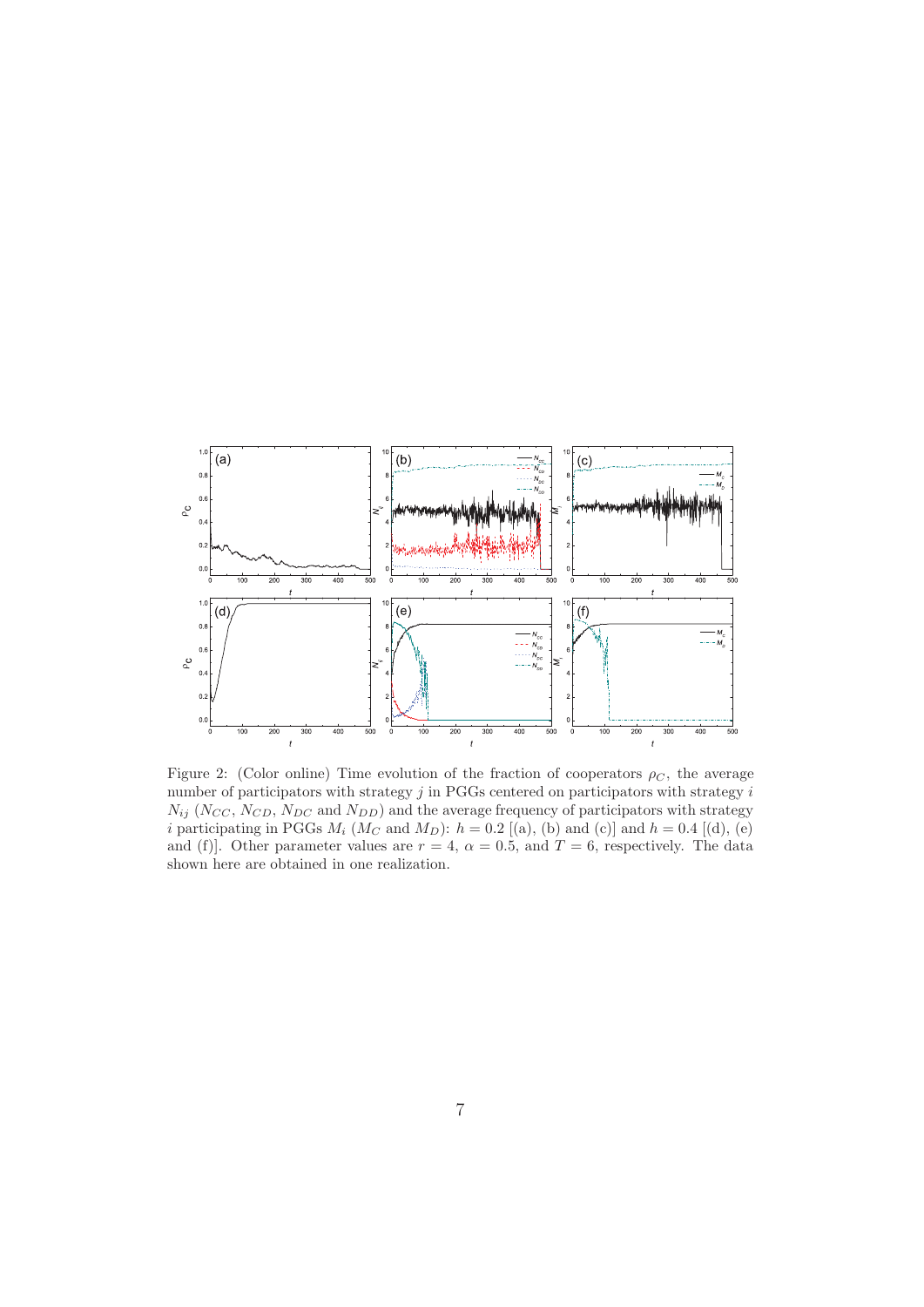

Figure 3: (Color online) Fraction of cooperators  $\rho_C$  as a function of enhancement factor r for member threshold  $T = 3, 6, 8$  and 9, respectively. Other parameters are  $h = 0.5$  and  $\alpha = 0.5$ . Each data point results from  $9 \times 10^2$  independent initial realizations.

While for intermediate h (e.g.,  $h = 0.4$ ), on one hand, cooperators are able to protect themselves by preventing defectors with low reputation from engaging in their groups [see fig. 2 (e)]. On the other hand, compared with small h, cooperators can engage in more PGGs to play with conspecifics [see fig. 2 (f)]. Furthermore, defectors are restricted to play PGGs with their defective neighbors [see fig. 2 (e) and 2 (f)]. The overall effects induce a positive feedback mechanism, which allows for the reciprocal interactions between cooperators becoming larger and stronger. Then compact cooperator clusters form and expand to the whole population [see fig. 2 (d)]. Finally for large  $h$ , each individual has little restriction to interact with each other. In the case that  $r$  is not large enough, defectors perform better than cooperators, and thus dominate the population finally [see fig. 1 (b)].

In what follows, we will focus on the influence of member threshold upon the evolution of cooperation. As shown in fig. 3, compared with the case of large values of member threshold  $T$ , smaller  $T$  clearly promotes the evolution of cooperation. To give an intuitive explanation to cooperators' different evolutionary fates for various values of T, we report the evolution of the spatial distribution of players at different periods for  $T = 5$  and  $T = 9$ , respectively in fig. 4. For convenience of illustration, we distinguish a cooperator based on whether or not the PGG centered on herself is conducted successfully. In accordance with this criterion, cooperators can be classified as being either "active" or "inactive" [39]. Due to the random distribution of players and reputation at the beginning of evolution [see fig.  $4$  (a) and  $4$  (i)], on one hand, cooperators scatter dispersedly in the network, and defectors permeate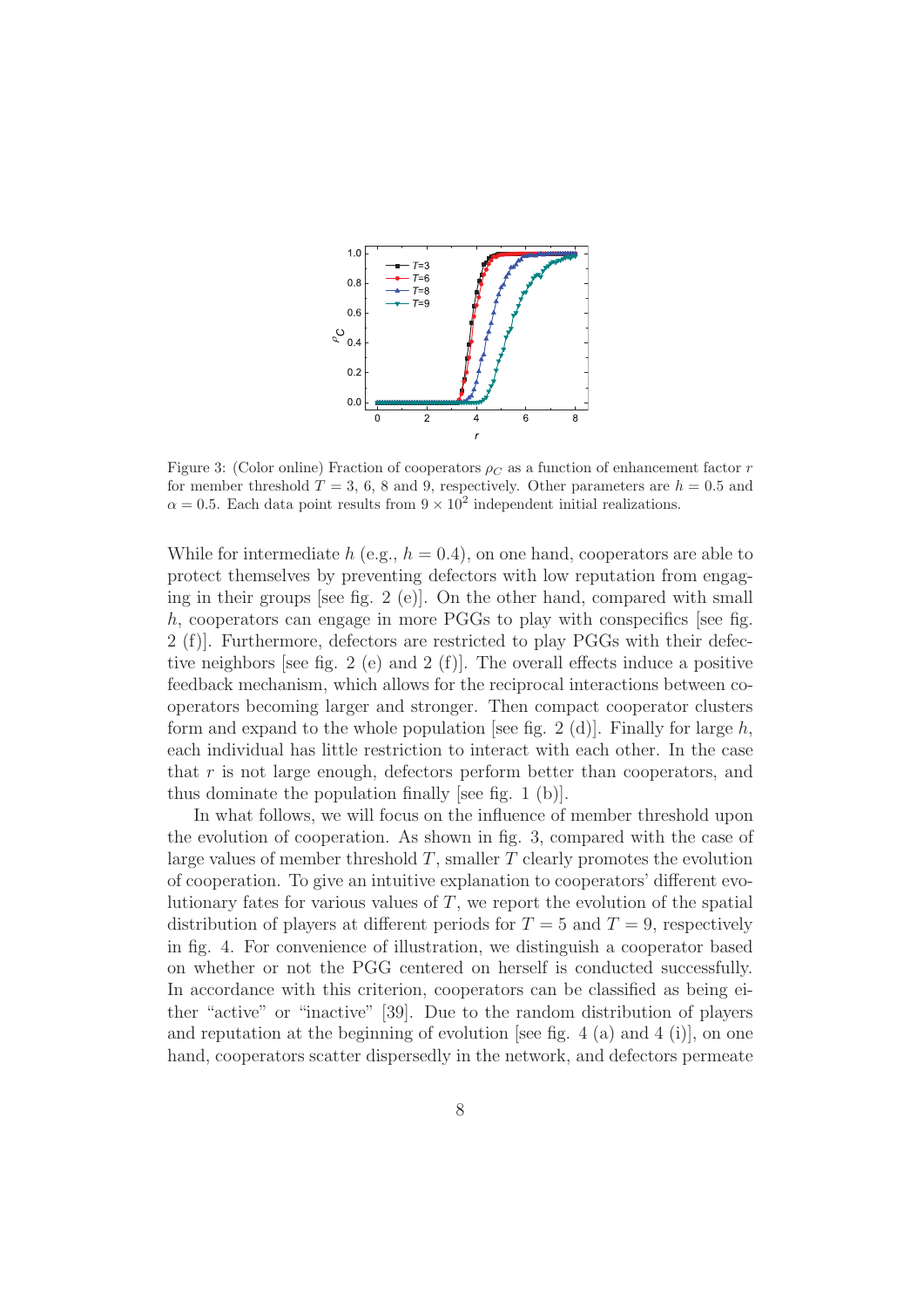the whole population. On the other hand, cooperators can not discriminate defectors through their randomly distributed reputations. As a result, cooperators can not escape the exploitation of defectors in the most early stages of evolutionary process, irrespective of the values of  $T$  (see fig. 4).

Intriguingly, if the member threshold is large (e.g.,  $T = 9$ ), most cooperators are "inactive" at the beginning. Compared with lower  $T$ , higher  $T$  is in favor of cooperators for its restricted interaction with defectors at the start of evolution (see fig. 4). Nonetheless, the "inactive" behaviors of cooperators result in their decline of reputation scores as those of defectors. Hence most cooperators are activated to play PGGs with defectors at the next time step leading to the reduction of cooperator density. Then the majority of cooperators become "inactive" again [see fig. 4 (i)-4 (k)]. Interestingly, cooperators switch between "active" and "inactive" state in circles. This phenomenon is similar to the "ping-pong effect" as reported in refs. [40]. However, cooperators can not escape the fate of extinction eventually [see fig. 4 (p)]. While for small T (e.g.,  $T = 5$ ), the majority of cooperators are "active" in the beginning [see fig. 4 (a)]. Most "active" cooperators are vulnerable in the presence of defectors at the start of evolution [see fig. 4 (a)-4 (d)]. But along with the evolutionary process moving forward, the reputations of the individuals, who frequently exploit the public goods, gradually become inferior to that of the few contributors left. Thus these individuals with low reputations will be banished by cooperators through the mechanism of mutual selection. Namely, the aggregation of cooperators works. Herein we argue that once the positive assortments of cooperators works, smaller member threshold T is better for cooperators' viability [see fig.  $4$  (e)- $4$  (h)]. On one hand, smaller member threshold T induces dynamic group size, which determines a richer spectrum of individual payoffs. On the other hand, compared with the case of large T, the social dilemma of groups with smaller sizes existing in the case of smaller T is more relaxed. As a result, cooperators have higher probability to survive with small  $T$  than that they have with large  $T$  (see fig. 3). Intriguingly, our findings agree with the results reported in ref. [12]. The authors reported that in the case each player invests a fixed cost per game, both the diversity in the size of each player's PGG and the number of PGGs in which each player participates induced by the heterogeneity of the underlying networks facilitate the evolution of cooperation. Our findings confirm their research results. While in our work, the diversity for the evolution of cooperation is induced by the mutual selection mechanism and member threshold, rather than the network structure. For further study, we think it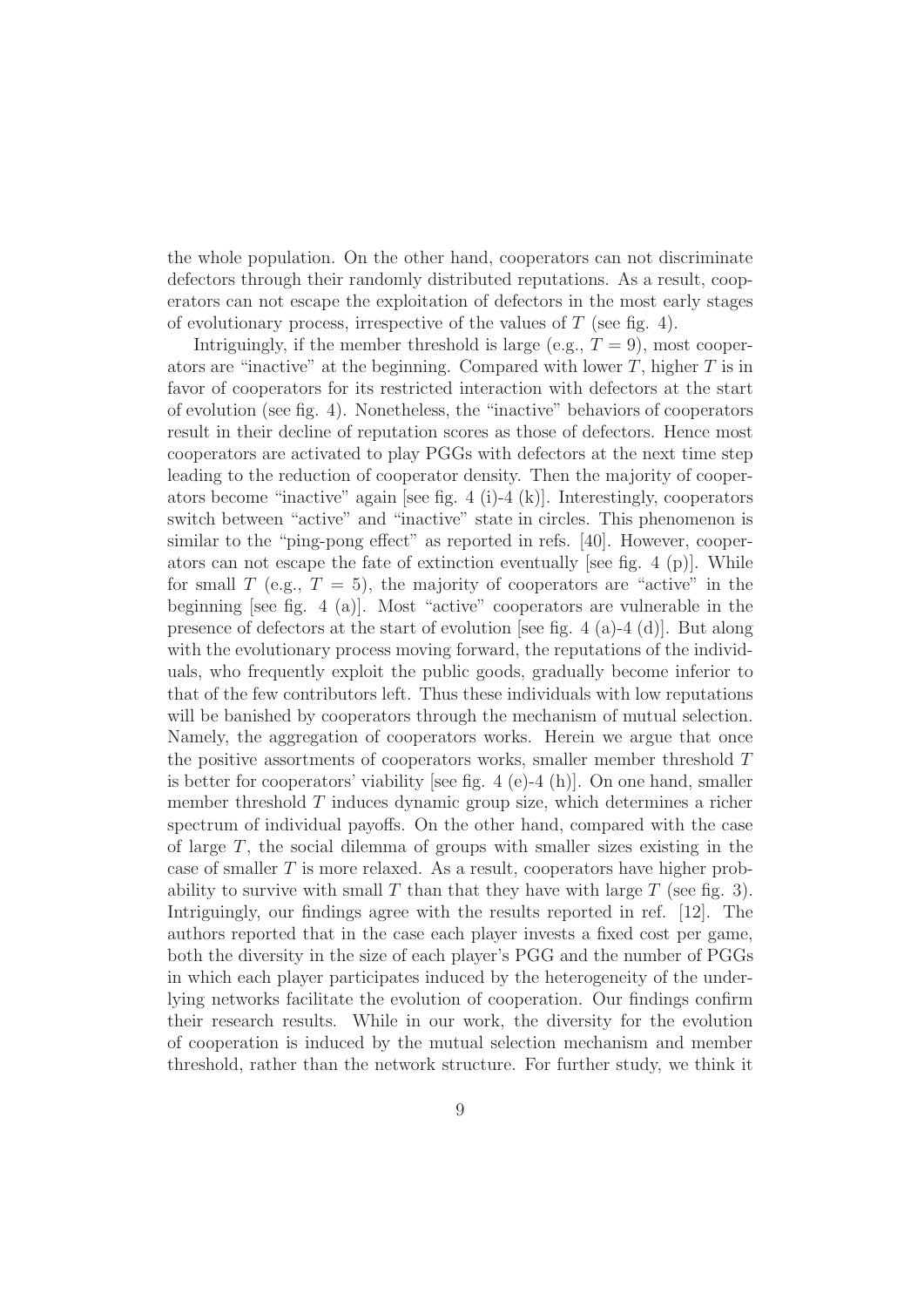is interesting to study the properties of patterns about these "active" and "inactive" cooperators.

Finally, we would like to discuss the effect of memory (i.e., weighting factor  $\alpha$ ) upon the evolutionary fate of cooperators. Figure 5 shows the cooperation level as a function of tolerance range h for different values of  $\alpha$ . Clearly, in each case, there still exists intermediate values of  $h$ , which result in the best environment for viability of cooperators. Moreover, for small  $h$ , smaller weighting factor  $\alpha$  induces better chance for the survival of cooperators, while larger and moderate  $\alpha$  is more favorable for the evolution of cooperation in the case of large and intermediate values of  $h$ , respectively. Actually, it is not difficult to explain those phenomena. While the values of  $\alpha$  are small, individuals' reputation mainly depends on the historical performance, which slows down the separation process of the reputation scores of cooperators and defectors, but indicates the exact information regarding the cooperativity of their neighbors in all past games. In this situation, for small h, on one hand, cooperators can protect themselves by restricting interaction with defectors. On the other hand, due to the exact information induced by small  $\alpha$ , cooperators can distinguish each other more accurately. Hence while h is small, smaller  $\alpha$  is better for cooperators to help each other (see fig. 5). However, when  $\alpha$  is large, player's reputation mainly relies on the current performance, which introduces a rapid feedback mechanism between the reputation score and the present performance. But due to the different number of groups in which each cooperator participates, the reputation score of cooperators dissimilates. As a result, the interaction between cooperators will be inhibited for small  $h$ . While for large  $h$ , cooperators interact with each other with little restriction (see fig. 5). Thus in the case of large  $h$ , larger  $\alpha$  is more beneficial for cooperators to evolve. While h is intermediate, as one can expect, moderate values of  $\alpha$  induces the best environment for the evolution of cooperation (see fig. 5).

#### **4. Discussion and conclusion**

Recently, Chen and Wang studied the PDG by considering the mutual selection mechanism in the Barabási-Albert scale-free networks [7]. They found that moderate tolerance range can result in the best promotion of cooperation. It should be noted that our model is different from theirs. In our model, the mutual selection mechanism is studied on a square lattice in the context of collective interaction. Hence, we not only can explore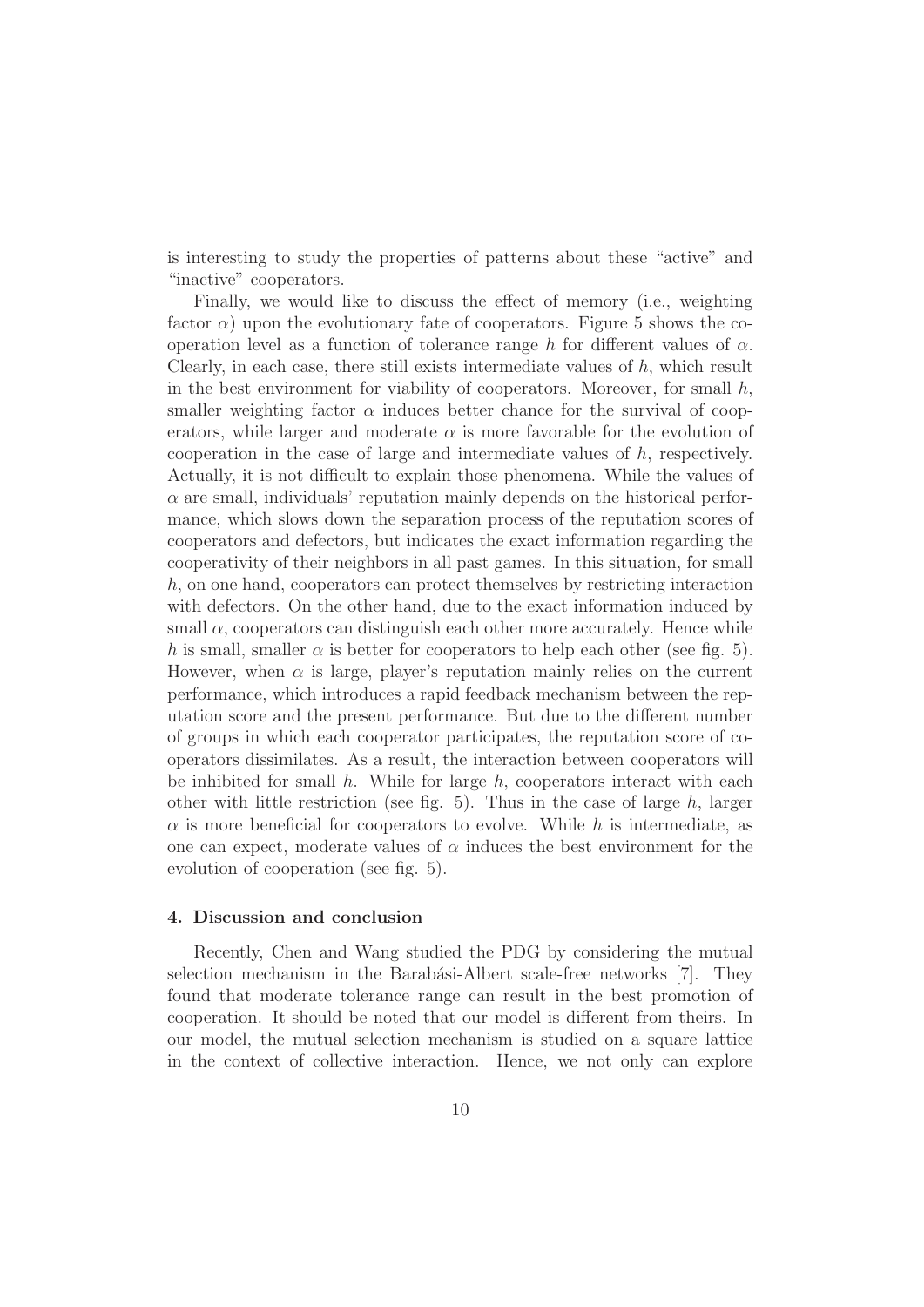

Figure 4: (Color online) Time evolution of distributions of players on a square lattice for  $T = 5$  [(a)  $t = 0$ , (b)  $t = 2$ , (c)  $t = 4$ , (d)  $t = 8$ , (e)  $t = 50$ , (f)  $t = 100$ , (g)  $t = 150$ , and (h)  $t = 200$  and  $T = 9$  [(i)  $t = 0$ , (j)  $t = 1$ , (k)  $t = 2$ , (l)  $t = 3$ , (m)  $t = 4$ , (n)  $t = 5$ , (o)  $t = 6$ , and (p)  $t = 7$  at  $r = 4$ . Blue and green represent inactive and active cooperators, respectively, while red denotes defectors. These snapshots show a  $100 \times 100$  square lattice.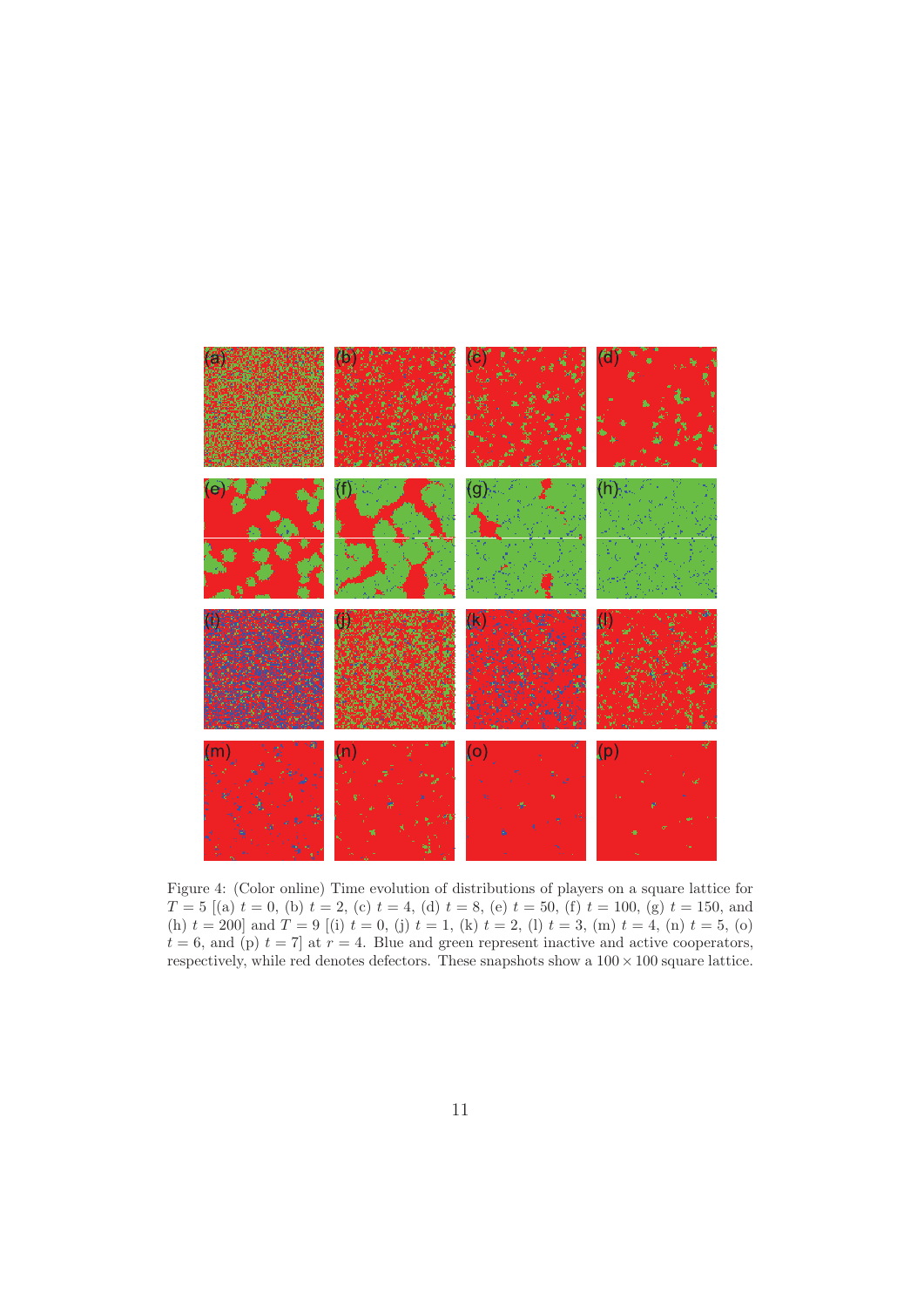

Figure 5: (Color online) Fraction of cooperators  $\rho_C$  as a function of h for different values of  $\alpha$ . Here r is set to 3.5 and T is set to 6. The results are obtained in  $9 \times 10^2$  independent initial realizations.

the effect of reputation tolerance more directly in a homogeneous networked environment, but also can study how the mutual selection mechanism works in the context of group interaction. Moreover, in this work we consider a member threshold parameter, that is, only if the number of participants approaches the member threshold the public good game is conducted. It is worth pointing out that this threshold parameter is different from the one in refs. [14, 16, 41, 39], where the public good is produced only if the number of cooperators is not less than the threshold. Correspondingly, the payoff function in our model is different from the step gain all-or-nothing function in other related threshold PGG models. Under this mutual selection rule in threshold PGGs, the participant group for collective interaction may shrink and diversity of interaction groups emerges even in a homogeneous graph, which are demonstrated to support the evolution of cooperation [12]. In a sense, our study further confirms and compensates the positive effects of moderate tolerance on the evolution of cooperation in a more realistic and complicated environment.

In summary, we have studied the spatial threshold PGGs by considering mutual selection mechanism based on individual reputation and tolerance. We have shown that such mutual selection results in the optimal cooperation level at moderate values of tolerance range. In addition, we have investigated the effect of member threshold in PGGs. Although cooperative behavior initially dose seem to fare better under the regime of large member threshold, in the long run the evolution of cooperation is impeded due to the homogeneity of defectors' and cooperators' reputation. While smaller member threshold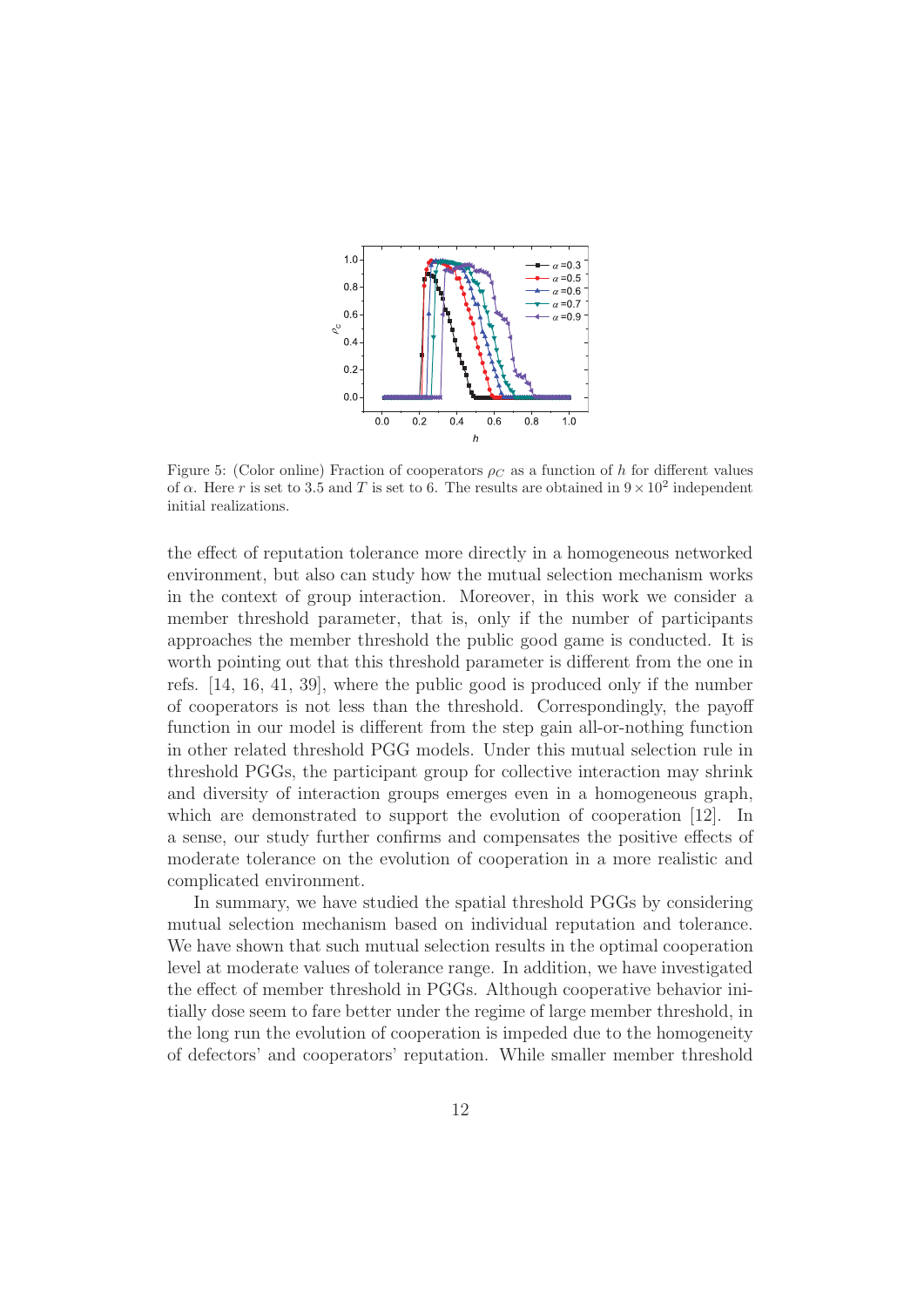induces nasty environment for cooperators at the very infancy of the games, but it is, after all, good for cooperator's viability in a long term. Interestingly, via the classification of cooperators as being either "active" or "inactive", an intriguing "ping-pong effect" emerges in the case of high member threshold. Finally, we studied the influence of memory on the evolution of cooperation. We found that there exists an optimal tolerance range leading to the highest cooperation density for each value of weighting factor. Furthermore, it is found that small values of weighting factor are more favorable for cooperators' viability when tolerance rang is small; intermediate values of weighting factor are better for the evolution of cooperation when tolerance range is moderate; and large values of weighting factor are beneficial for the survival of cooperators when tolerance range is large.

#### **Acknowledgement**

The authors are supported by National 973 Program (2012CB821203) and NSFC (61020106005, 11161011, 61203374, and 10972002).

#### **References**

- [1] Axelrod R. The Evolution of Cooperation. New York: Basic Books; 1984.
- [2] Maynard Smith J. Evolution and the Theory of Games. Cambridge, UK: Cambridge Univ. Press; 1982.
- [3] Santos FC, Rodrigues JF, Pacheco JM. Epidemic spreading and cooperation dynamics on homogeneous small-world networks. Phys Rev E 2005;72:056128–5.
- [4] Chen XJ, Fu F, Wang L. Influence of different initial distributions on robust cooperation in scale-free networks: A comparative study. Phys Lett A 2008;372:1161–7.
- [5] Fu F, Hauert C, Nowak MA, Wang L. Reputation-based partner choice promotes cooperation in social networks. Phys Rev E 2008;78:026117–8.
- [6] Fu F, Wu T, Wang L. Partner switching stabilizes cooperation in coevolutionary prisoner's dilemma. Phys Rev E 2009;79:036101–7.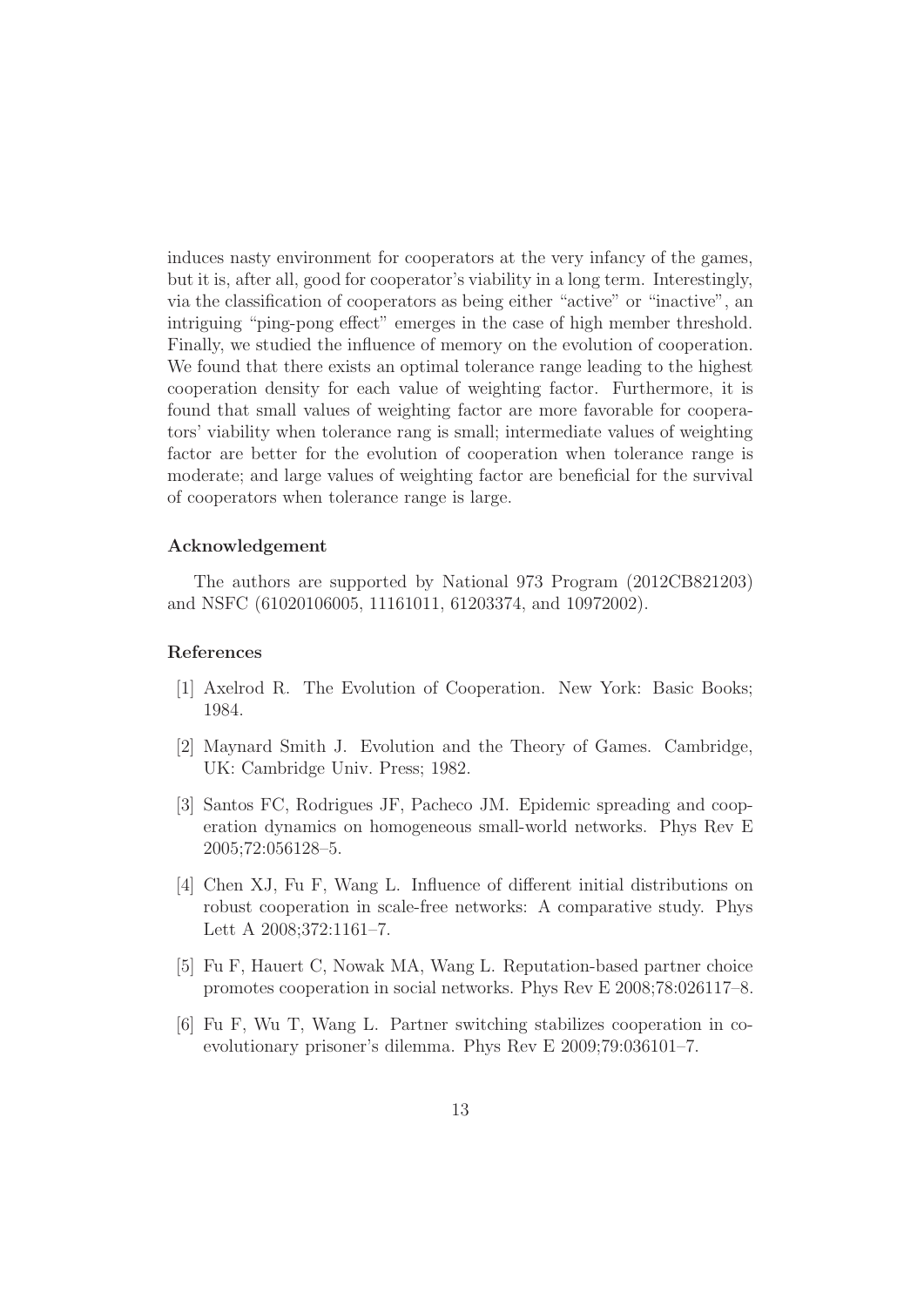- [7] Chen XJ, Wang L. Cooperation enhanced by moderate tolerance ranges in myopically selective interactions. Phys Rev E 2009;80:046109–6.
- [8] Wang XF, Perc M, Liu YK, Chen XJ, Wang L. Beyond pairwise strategy updating in the prisoner's dilemma game. Sci Rep 2012;2:740–8.
- [9] Liu YK, Zhang L, Chen XJ, Ren L, Wang L. Effect of community structure on coevolutionary dynamics with dynamical linking. Physica A 2013;392:3640–7.
- [10] Hauert C, De Monte S, Hofbauer J, Sigmund K. Volunteering as Red Queen mechanism for cooperation in public goods game. Science 2002;296:1129–32.
- [11] Szabó G, Hauert C. Phase transitions and volunteering in spatial public goods games. Phys Rev Lett 2002;89:118101–4.
- [12] Santos FC, Santos MD, Pacheco JM. Social diversity promotes the emergence of cooperation in public goods games. Nature 2008;454:213– 6.
- [13] Wu T, Fu F, Wang L. Individual's expulsion to nasty environment promotes cooperation in public goods games. EPL 2009;88:30011–6.
- [14] Wang J, Fu F, Wu T, Wang L. Emergence of social cooperation in threshold public good games with collective risk. Phys Rev E 2009;80:016101–11.
- [15] Helbing D, Szolnoki A, Perc M, Szabó G. Defector-accelerated cooperativeness and punishment in public goods games with mutations. Phys Rev E 2010;81:057104–4.
- [16] Boza G, Számadó S. Beneficial laggards: multilevel selection, cooperative polymorphism and division of labour in threshold public good games. BMC Evol Biol 2010;10:336–12.
- [17] Perc M, Gómez-Gardeñes J, Szolnoki A, Floría LM, Moreno Y. Evolutionary dynamics of group interactions on structured populations: a review. J R Soc Interface 2013;10:80–17.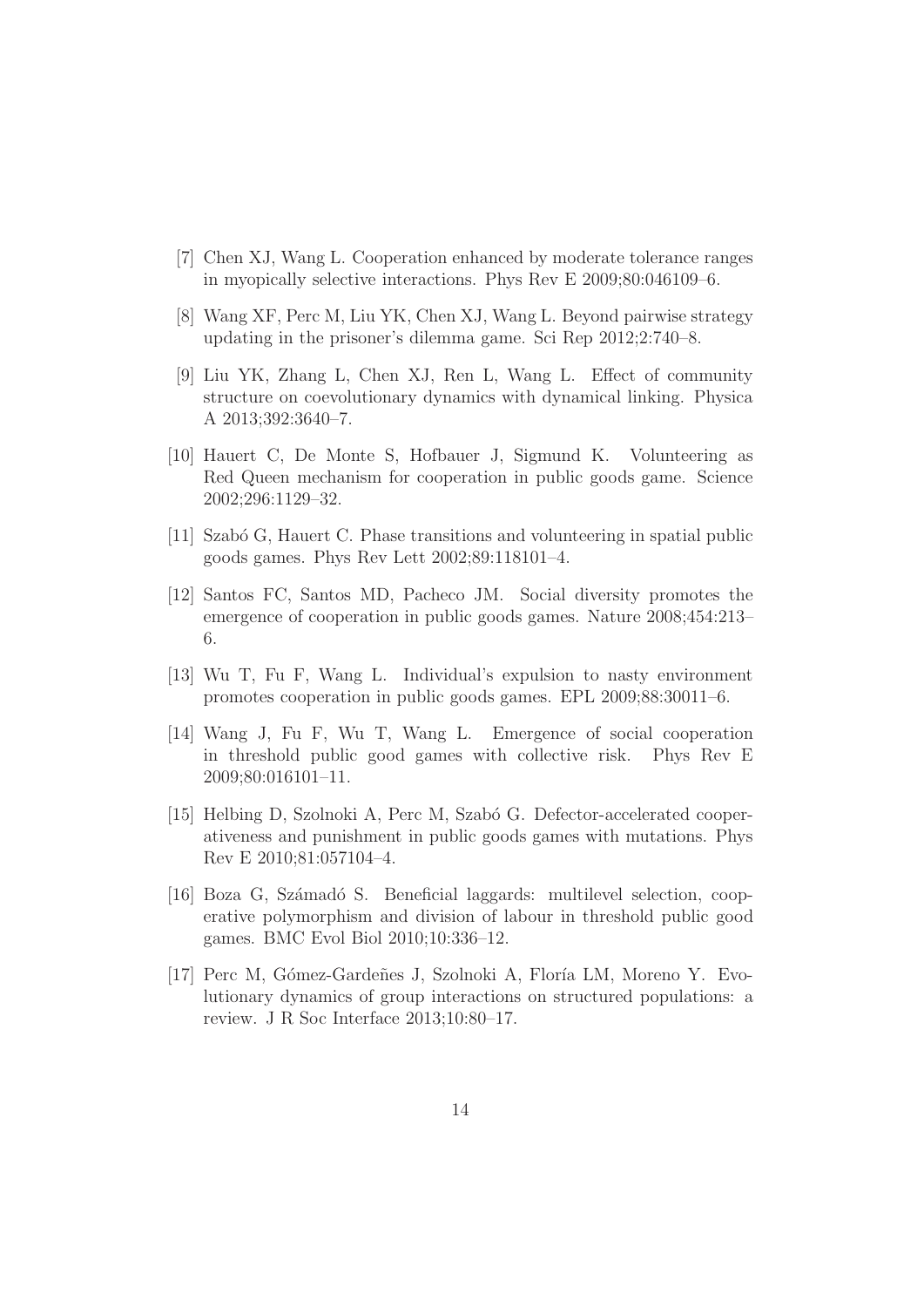- [18] Liu Y, Chen X, Zhang L, Tao F, Wang L. Social selection of game organizers promotes cooperation in spatial public goods games. EPL 2013;102:50006–6.
- [19] Chen X, Szolnoki A, Perc M, Wang L. Impact of generalized benefit functions on the evolution of cooperation in spatial public goods games with continuous strategies. Phys Rev E 2012;85:066133–7.
- [20] Wu T, Fu F, Zhang Y, Wang L. Expectation-driven migration promotes cooperation by group interactions. Phys Rev E 2012;85:066104–9.
- [21] Hardin G. The tragedy of the commons. Science 1968;162:1243–8.
- [22] Fehr E, G¨achter S. Altruistic punishment in humans. Nature 2002;415:137–40.
- [23] Brandt H, Hauert C, Sigmund K. Punishment and reputation in spatial public goods games. Proc R Soc Lond B 2003;270:1099–104.
- [24] Hauert C, Traulsen A, Brandt H, Nowak MA, Sigmund K. Via freedom to coercion: The emergence of costly punishment. Science 2007;316:1905–7.
- [25] Helbing D, Szolnoki A, Perc M, Szabó G. Punish, but not too hard: how costly punishment spreads in the spatial public goods game. New J Phys 2010;12:083005–14.
- [26] Perc M. Sustainable institutionalized punishment requires elimination of second-order free-riders. Sci Rep 2012;2:344–6.
- [27] Hauert C, De Monte S, Hofbauer J, Sigmund K. Replicator dynamics in optional public goods games. J Theor Biol 2002;218:187–94.
- [28] Perc M, Szolnoki A. Social diversity and promotion of cooperation in the spatial prisoner's dilemma game. Phys Rev E 2008;77:011904–5.
- [29] Gao J, Li Z, Wu T, Wang L. Diversity of contribution promotes cooperation in public goods games. Physica A 2010;389:3166–71.
- [30] Wu T, Fu F, Wang L. Partner selections in public goods games with constant group size. Phys Rev E 2009;80:026121–8.